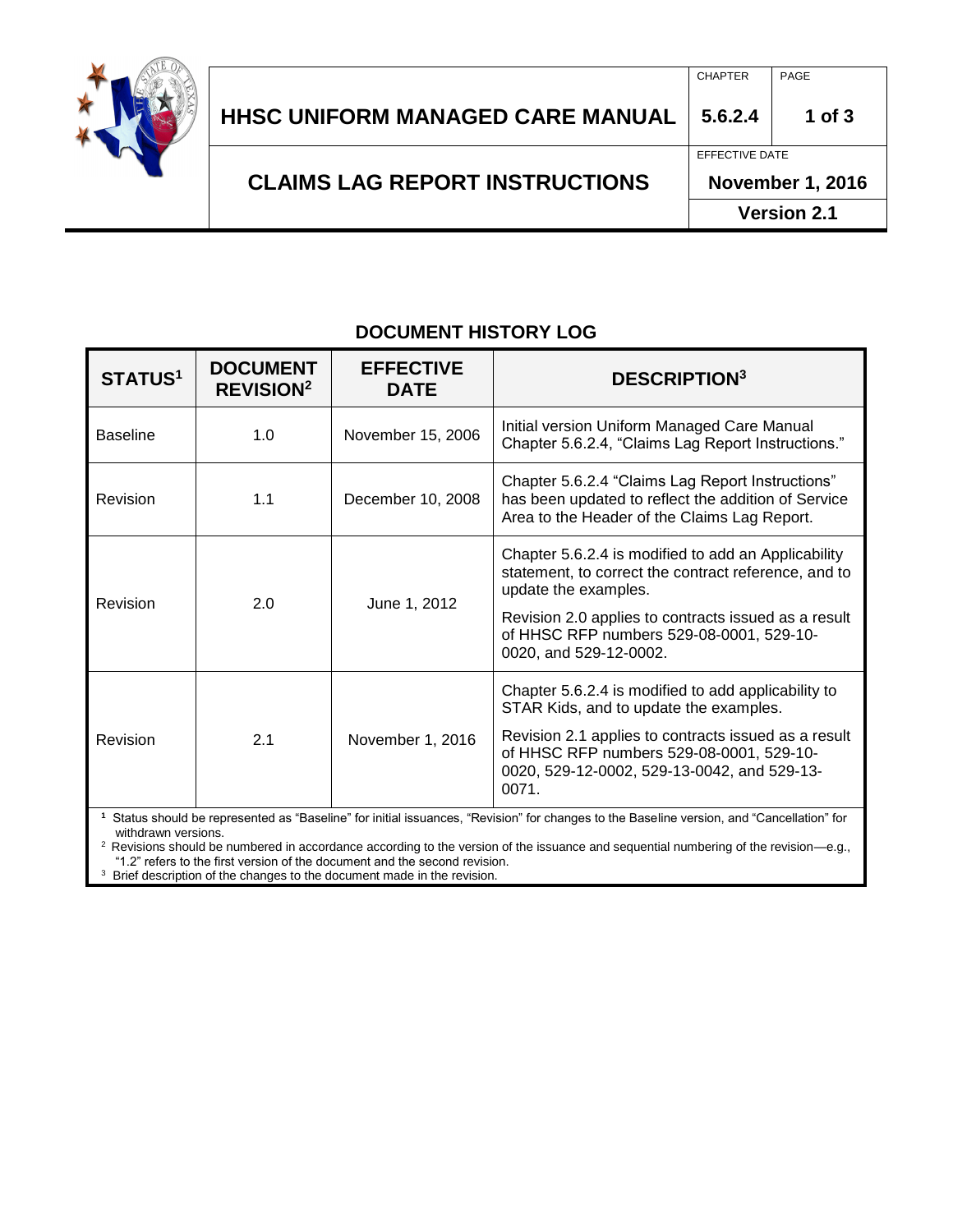

# **Claims Lag Report Instructions**

## **Applicability of Chapter 5.6.2.4**

Applicability added by Version 2.0 and modified by Version 2.1

This chapter applies to Managed Care Organizations (MCOs) participating in the STAR, STAR Kids, STAR+PLUS, and CHIP Programs. In this chapter, references to "CHIP" or the "CHIP Managed Care Program(s)" apply to the CHIP Program. References to "Medicaid" or the "Medicaid Managed Care Program(s)" apply to the STAR, STAR Kids, and STAR+PLUS Programs. The term "MCO" includes health maintenance organizations (HMOs), exclusive provider organizations (EPOs), insurers, and any other entities licensed or approved by the Texas Department of Insurance. The requirements in this chapter apply to all Programs, except where noted.

#### **Objective**

**Objective** modified by Version 2.0 Per Attachment B-1, Section 8.1.17.1 of the Joint Medicaid/CHIP HMO Contract ("Contract"), the HMO must submit a Claims Lag Report as a Contract year-to-date report. The report must be submitted quarterly by the last day of the month following the reporting period (SFY Quarters).

#### **General**

**General** modified by Versions 1.1, 2.0, and 2.1

The Claims Lag Report must be completed using the Microsoft Excel templates provided by HHSC.

All shaded data fields in the Claims Lag Report represent fields where data input is required. All data fields not shaded represent cell referenced data or calculations.

HHSC will provide the Claims Report file in electronic format. Data integrity is critical to the automated compilation of the data. **Do not alter the file except to add columns for additional months paid.**

As noted in Section 8.1.17.1 of the Contract, the Claims Lag Report must disclose the amount of incurred claims each month and the amount paid each month by categories of service. The report must also include total claims incurred and paid by month.